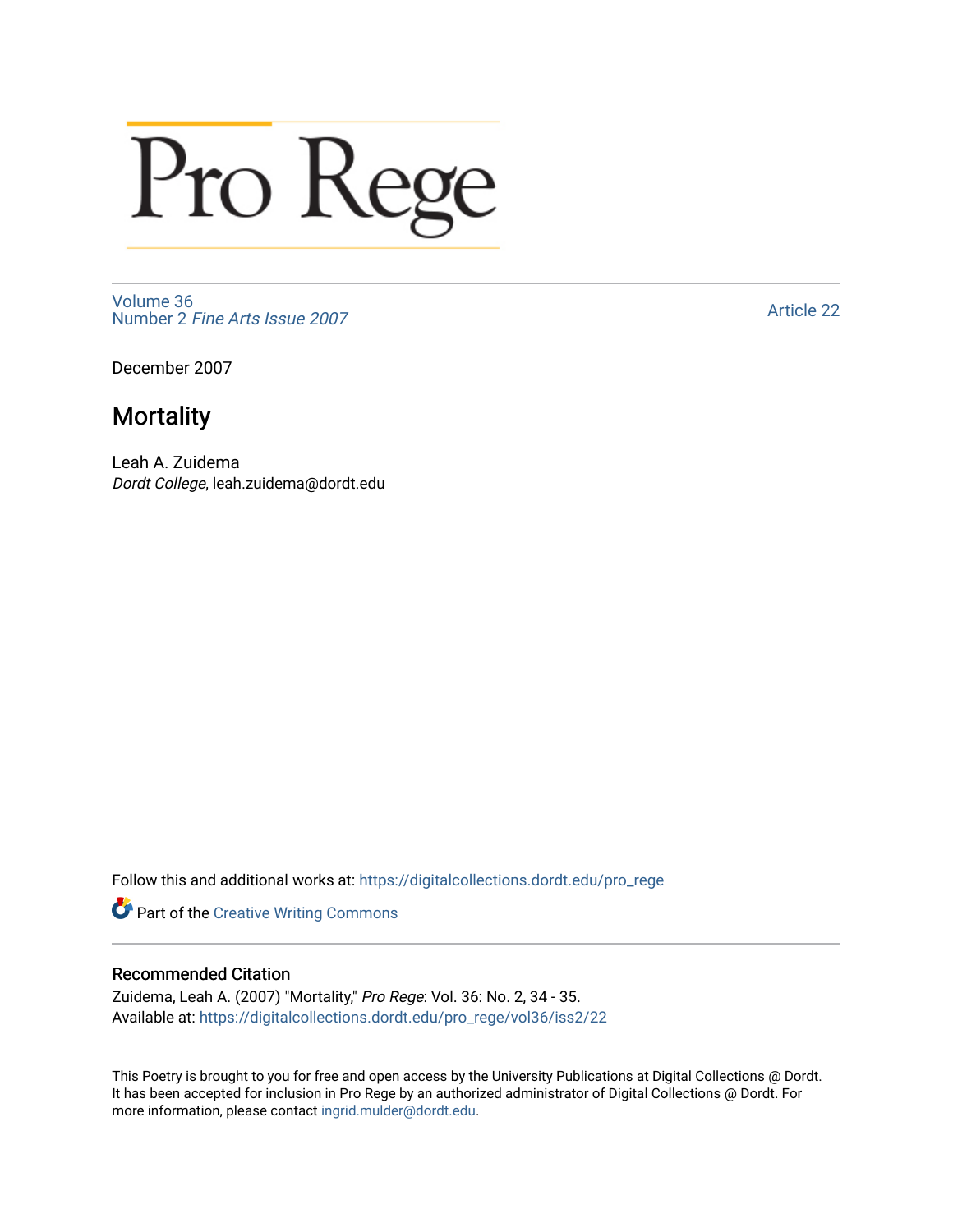*Leah A. Zuidema*

At age 4 they learn Mortality. Wedged in somewhere between P is for Popcorn and Remember to wash there is a lesson not on the books. Not on my books.

With our youngest it was last week. A 5 am wake-up call: "Daddy Daddy DADDY!" A trip up the stairs for this report: "I had a bad bad bad bad dream." Ready to banish monsters back to make believe, I'm not ready for this: "It was about if I were dead." In my 5 am brainfog I note her perfect use of the subjunctive were. It unsettles me all the more; confirms to me in the logic of interrupted sleep that if she Knows the language then I cannot help her to unknow the rest.